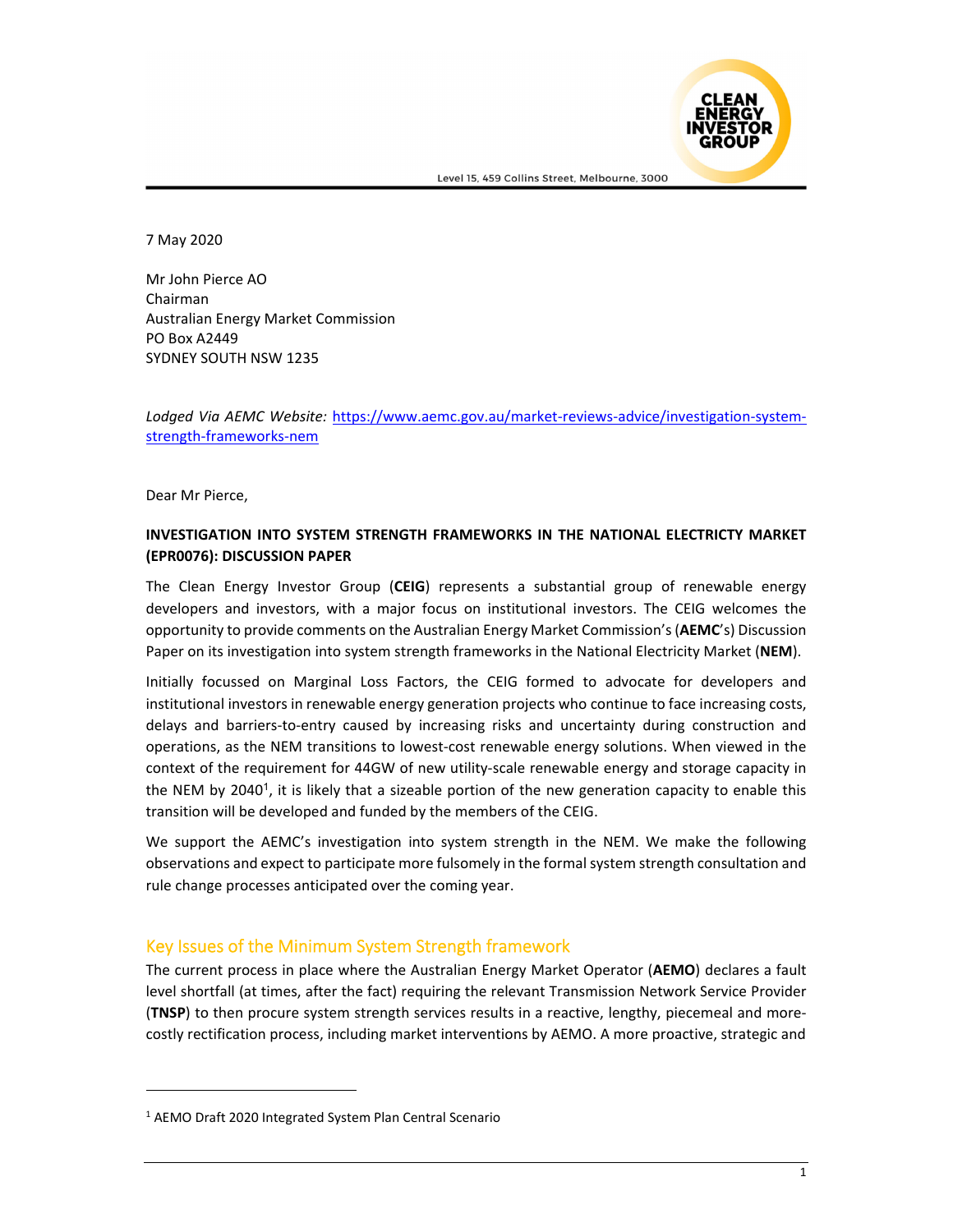

planned approach to system strength service provision will see cost and time savings, limited interventions by AEMO and ultimately result in lower electricity prices for consumers.

# Key Issues of the 'do no harm' framework

The 'do no harm' framework as it is currently interpreted and applied is creating material risks, costs, time delays and significant barriers to connection for new generators. The significant level of stakeholders, scenarios and PSCAD modelling iterations required in a dynamic environment (that is, while other new connections are also being assessed in region) is resulting in significant uncertainty and demonstrable extra costs.

Increased costs and delays occurring as a result of the onerous modelling and connection assessment exercise have caused contagion and huge losses across the construction industry, with a number of contractors failing or leaving the Australian market. This reduction in the number of available contractors will reduce competition, increase project construction prices and ultimately electricity prices for consumers. For newer projects, this connection uncertainty and risk is also being re‐ allocated to investors in projects which will increase returns required by investors and ultimately, electricity prices for consumers.

Where costly remediation equipment (eg a synchronous condenser) is required to be installed by a single generator, impacts on project feasibility are material, notwithstanding the benefits provided by the equipment to the broader system. Further, where synchronous condensers are not network operated, extra power system operational complexity results. To this end, CEIG supports a transparent, holistic, co-ordinated approach to the procurement and operation of system strength services to deliver a more efficient outcome (noting that there are different approaches to coordination). As above, a more proactive, strategic and planned approach to system strength service provision will see cost and time savings and ultimately result in lower electricity prices for consumers.

## Definition of System Strength

We agree with the AEMC that the current regulatory definition of system strength approximates a measure of system strength and does not provide a complete definition of the multifactored electrical elements contributing to system strength. We support the AEMC further investigating with power system experts and industry, a recast definition with appropriate metrics to ensure clarity for market participants. We caution however that any new definition seeks to simplify this element of the connection process rather than making it more onerous.

### Evolving System Strength Frameworks

With the above observations in mind, we believe the system strength frameworks need to evolve, with the process reflecting on the inefficiencies and increased costs resulting from the current frameworks. We support the 'Plan, Procure, Price and Pay' approach to considering the merits of an